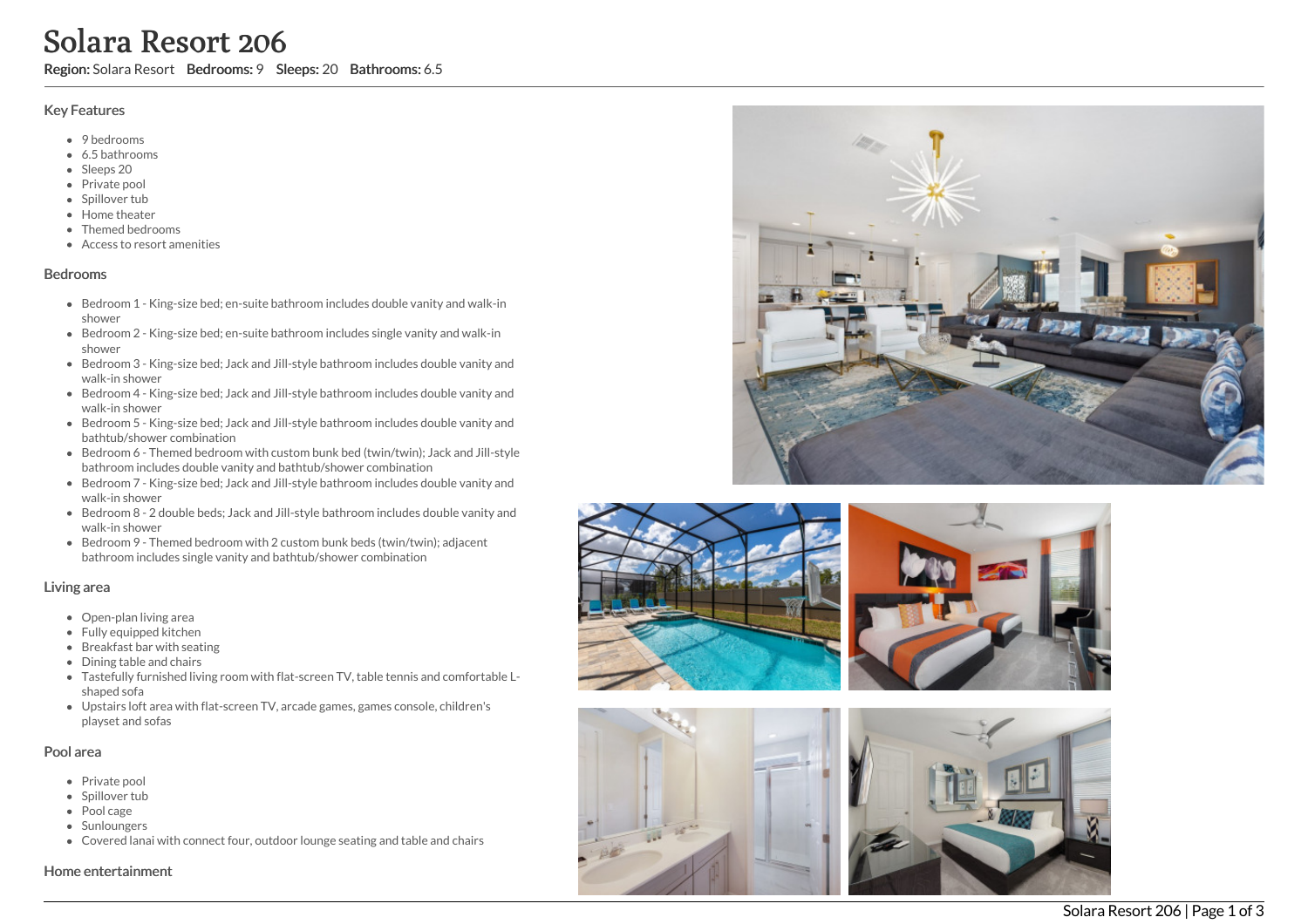- Flat-screen TVs in living area and all bedrooms
- Home theater includes projector screen, arcade games and cinema-style seating

#### General

- Air conditioning throughout
- Complimentary wifi
- Bedding and towels included
- $\bullet$  Private parking

# Laundry room

- Washer and dryer
- Iron and ironing board

# Children's equipment available for hire

- Crib
- Stroller
- High chair
- Pack and play

# Resort facilities

Located just 8 miles from Disney, Solara Resort is a brand new, exclusive resort offering guests a wide range of luxury amenities for an unforgettable holiday experience. Whether you choose to relax and unwind poolside in your own private cabana, enjoy a drink at the Tiki Bar or take a break at the Gelato cafe - Solara is the perfect place for relaxing under the Florida sun. At the centre of the resort you will find the Clubhouse, which features an extensive water complex with activities to suit the whole family. Kids can enjoy the splash pad and water slide but for the more adventurous, there is the FlowRider wave simulator with an expert team on site to teach you how to surf! Solara also benefits from a range of sporting facilities including a fitness center, sports courts, walking trails and a soccer field. When it $\tilde{A}$  $\tilde{a}$ , $\tilde{a}$ , $\tilde{a}$ , $\tilde{a}$  finally time for a break, guests can relax in the top quality restaurants, cafes and bars available to everyone.

# Places of interest

- Airport 31 miles
- Disney World 8 miles
- Seaworld 18 miles
- Universal Studios 23 miles
- Legoland 30 miles
- Beaches (Cocoa Beach) 79 miles